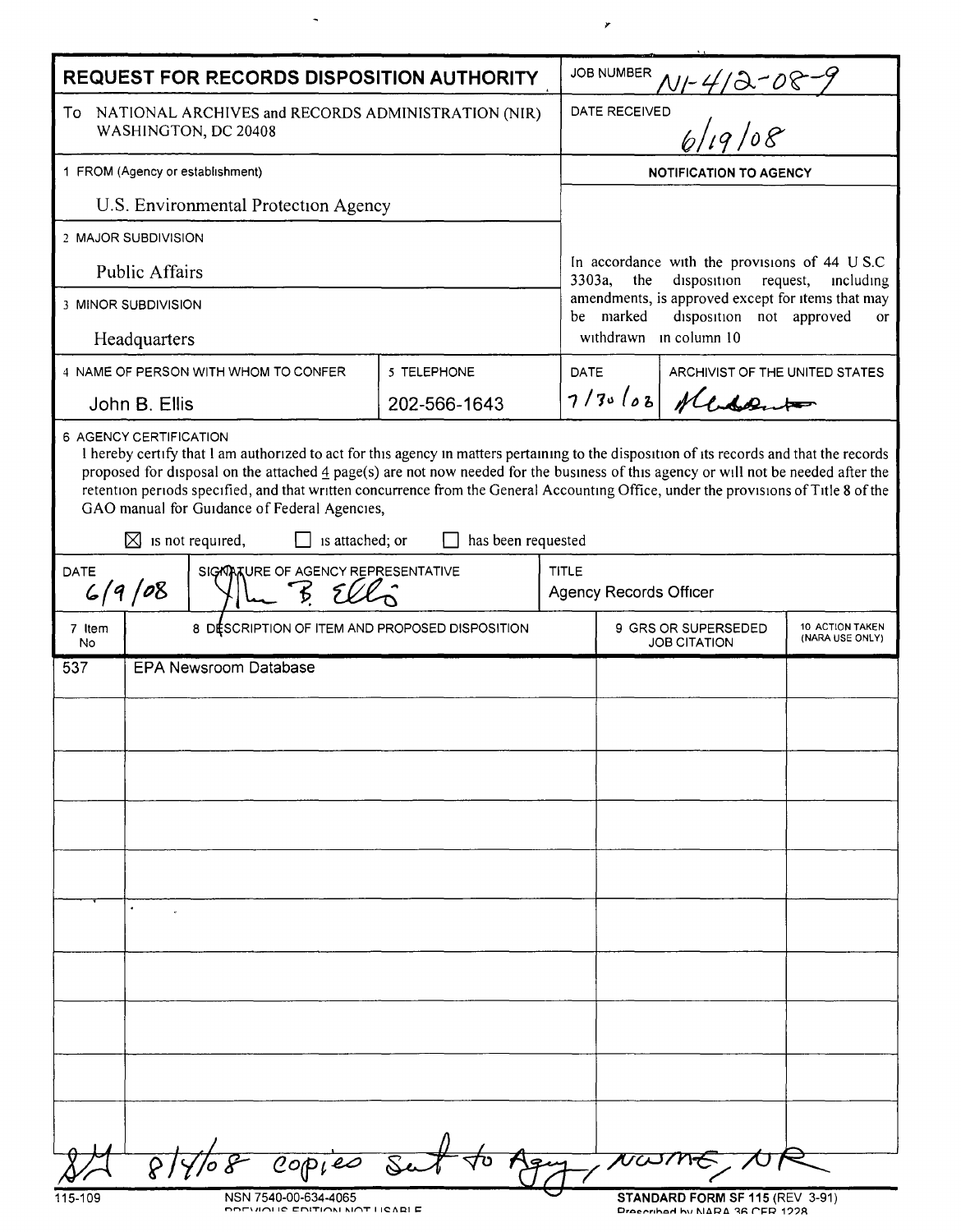# **EPA Records Schedule 537**

**Status:** Final,  $10/31/2009$ 

**Title:** EPA Newsroom Database

**Program:** Public Affairs

**Applicability:** Headquarters

**Function:** 305-109-02-04 - Provide Public Information, Education and Outreach

# **NARA Disposal Authority:**

This schedule authorizes the disposition of the record copy in any media (media neutral), excluding any records already in electronic form. Records designated for permanent retention must be transferred to the National Archives in accordance with NARA standards at the time of transfer

•  $N1-412-08-9$ 

# **Description:**

The EPA Newsroom Database contains the text of speeches and remarks by EPA Administrators and Deputy Administrators and press releases posted to the EPA Internet Newsroom. The speeches and remarks of the Administrators are from November 1995 forward, and for the Deputy Adrmmstrators, from 1997 forward. The Headquarters Office of Public Affairs distnbutes national press releases while regional offices distribute local press releases. Both national and regional releases are posted in the database.

## **Disposition Instructions:**

**Item a:** Electromc software program

This item is to be used only by the Office of the Administrator, Office of Public Affairs at Headquarters.

- **• Disposable**
- Destroy when no longer needed to ensure access to, and use of, the electronic records throughout the authorized retention penod.

# **Item b:** Input

- **• Disposable**
- Follow instructions for EPA 171.

#### **Item c:** Electronic data

This item is to be used only by the Office of the Administrator, Office of Public Affairs at Headquarters.

filf"//~'\WG1\Fnvlronmentlll Protection Azencv'El''A FYIO Undates\537.html *5/13/2010*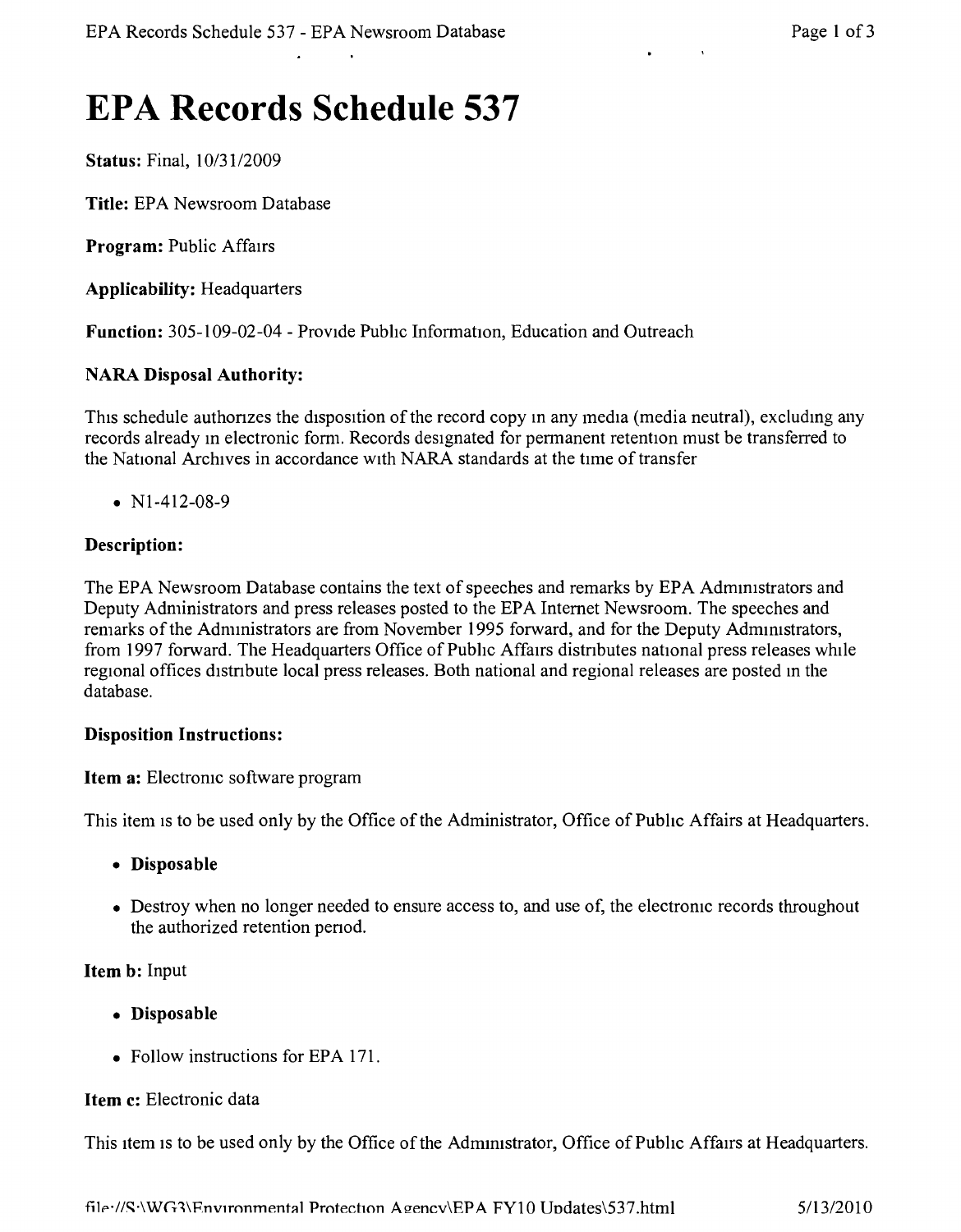$\mathbf{r}$  ,  $\mathbf{r}$  ,  $\mathbf{r}$ 

 $\mathbf{r}$ 

# **• Permanent**

• Transfer annually to the National Archives, as specified in 36 CFR 1235.44-1235.50 or standards apphcable at the time.

**Item d:** Output and reports

- **• Disposable**
- FIle with related records and follow instructions for the related records.

## **Item** e: System documentation

This item is to be used only by the Office of the Administrator, Office of Public Affairs at Headquarters

- **• Permanent**
- Transfer to the National Archives those records necessary to document how the system captures, manipulates, and outputs data, as specified in 36 CFR 1235.44-1235.50 or standards apphcable at the time. The documentation is transferred with the electronic data (item c).

## **Guidance:**

If speeches are not added to the databases, the disposition is covered by EPA 140 Records used to produce outreach matenals for the pubhc are covered m EPA 081.

#### **Reasons for Disposition:**

The following changes were made in the  $04/30/2008$  version:

- Revised disposition instructions for item b.
- Added applicability to disposition items a, c and e.
- Revised title of disposition item e.

This schedule was previously approved as N1-412-03-9 for the Administrators' and Deputy Admmistrators' Speeches Database. It has expanded to mclude final press releases that are kept in the same database.

#### **Custodians:**

Office of the Administrator, Office of Public Affiars

- **• Contact:** Emil Knutti
- **• Telephone:** 202-564-9553

# **Related Schedules:**

EPA 081, EPA 140, EPA 171

# **Previous NARA Disposal Authority:**